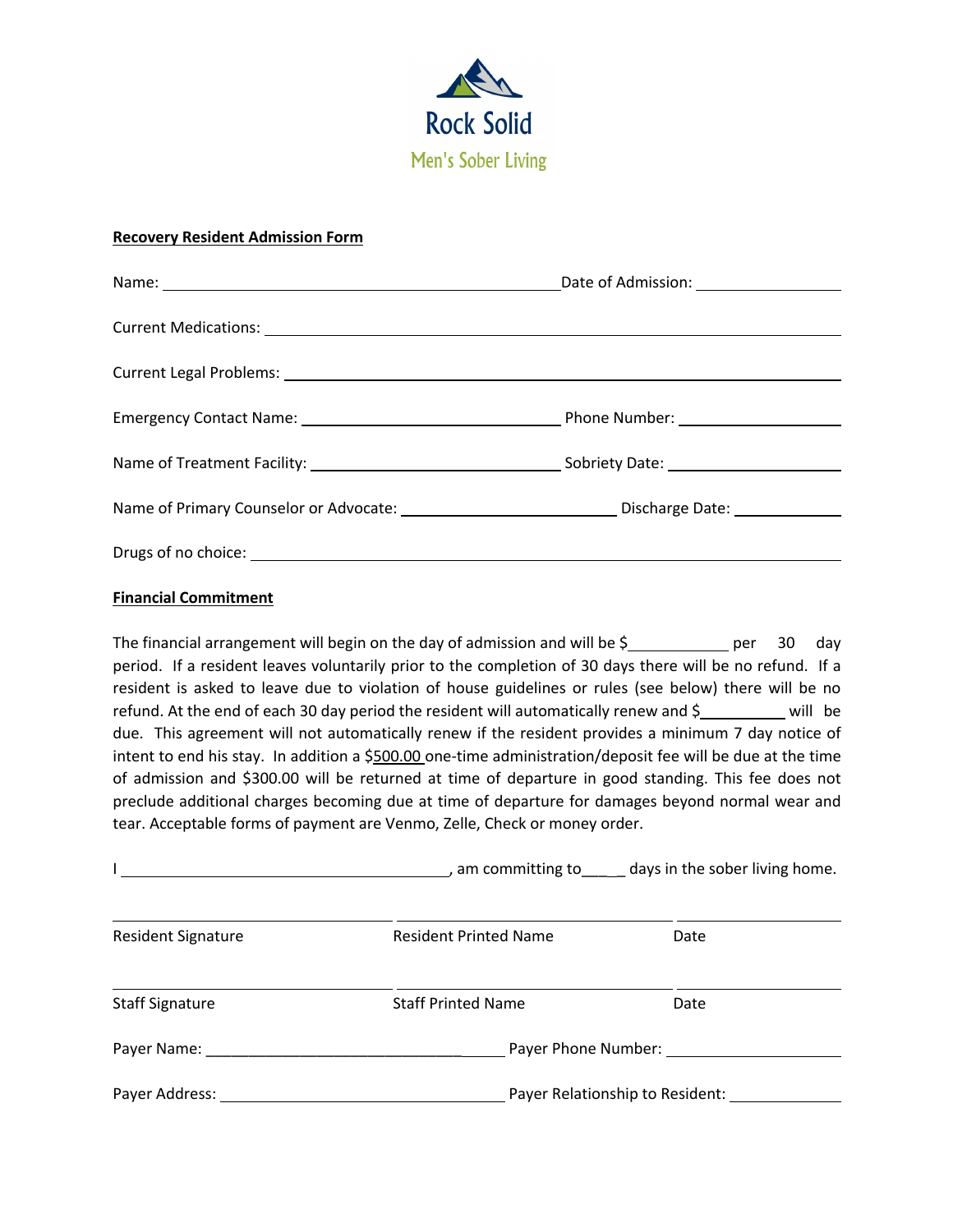

#### **Men's Recovery Residence Rules and Expectations**

#### **Section A – Facility Environment**

- **1.** Residents are not allowed to use push pins, nails, or any other device that will cause damage to the wall, door, or other house surface, without prior written consent of Recover Residence staff/House manager. \_\_\_\_**initial**
- **2.** NO food or open beverages containers are to be kept in bedrooms or upstairs. Only plain water is allowed in bedrooms. \_\_\_\_**initial**
- **3.** NO halogen lamps, candles, incense or any other open flame hazards will be permitted in the house. \_\_\_\_**initial**
- **4.** Smoking/Vaping is not permitted inside the house. Use is permitted in designated areas outside. Cigarette butts should always be discarded in the ash buckets provided. \_\_\_\_**initial**
- **5.** NO resident should attempt to repair any part of the house, including light bulb replacement. If there is a maintenance problem, the house manager should be notified. Any problem requiring immediate attention will be directed to Randy Reed, 512-699-8536. \_\_\_\_**initial**
- **6.** NO member of the opposite sex is allowed inside the house at any time with the exception of approved family members. Family members are welcome provided they are supportive and willing to abide by the house rules. No visitors including family members are allowed in the resident's bedroom. Visitor hours are 8am-10pm. \_\_\_\_**initial**
- **7.** Bedrooms and common areas should be kept clean and tidy at all times. Additionally, personal items shall be stored / arranged neatly in the bedroom and closet. Please limit the number of visible items on dresser top.
- **8.** Chores will be assigned on a rotating basis with all members participating in a weekly "deep cleaning". \_\_\_\_**initial**
- **9.** Televisions are not allowed in bedrooms. \_\_\_\_**initial**
- **10.** All doors should be locked when leaving the house, and when re-entering the house. The front door does not automatically lock when shut. Always check to make sure the electronic lock operates correctly. The code to the front doors will change periodically; residents will be immediately notified of the new door code by the house managers. \_\_\_\_**initial**
- **11.** Communication from staff may be by group or individual text message and immediate response where required is expected. Communication to staff should be in writing via text or e-mail for documentation purposes. \_\_\_\_**initial**
- **12.** No Changing or tampering with any heating and air units. \_\_\_\_**initial**
- **13.** The House is on a septic system. No paper towels, wet wipes, plastic, cloth or other unintended items should be flushed down the system. \_\_\_\_ **initial**
- **14.** Parking is only allowed in designated areas as indicated by staff. \_\_\_\_ **initial**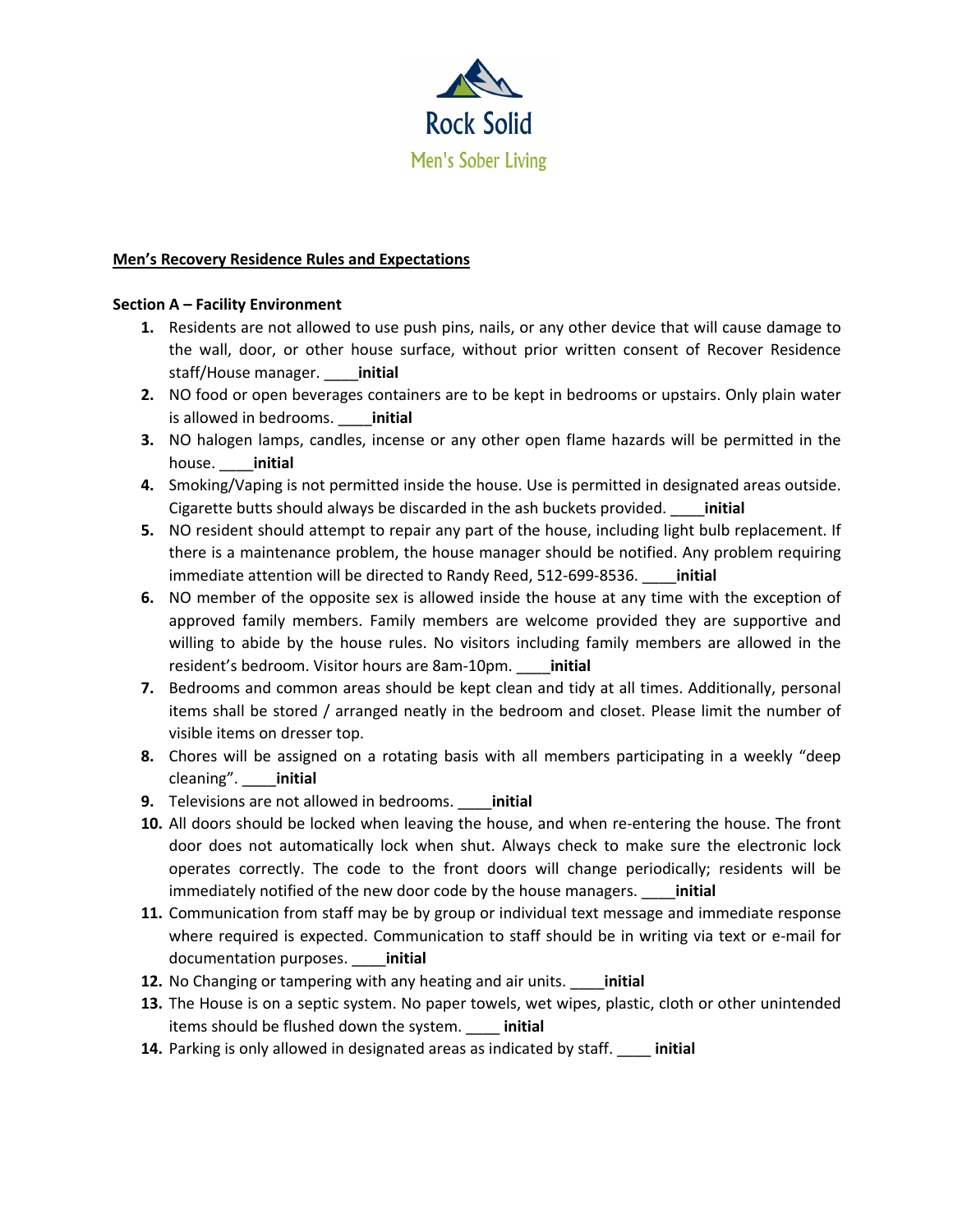

### **Section B- Behavioral Expectations**

- **1.** Aggressive behavior towards anyone or anything will not be tolerated. No horseplay or roughhousing is allowed. No weapons of any kind are permitted (this does include normal pocket knives). \_\_\_\_**initial**
- 2. No pornographic sites, dating sites, or gambling sites are allowed on the house computer, or in the home. Illegal downloading of music, movies, games or other data, is not permitted. Software should not be installed without prior written permission of staff. \_\_\_\_**initial**
- **3.** Residents must immediately submit to a urinalysis (UA) or breathalyzer (BA) when required by any staff. \_\_\_\_**initial**
- **4.** Residents must be up, with beds made, at 8am Monday Friday. Unless other arrangements have been made with staff. \_\_\_\_**initial**
- **5.** Curfew: Sunday Thursday 11pm and Friday Saturday 1am. While on Orientation Status curfew will be 11pm every night of the week. \_\_\_\_**initial**
- **6.** Quiet hours are at 10pm every night. This means that the noise level in the house must be acceptable to staff and all residents. At midnight, all electronics must be turned off. \_\_\_\_**initial**
- **7.** The TV Volume will be limited to level 15. Residents must be respectful of other residents watching television. \_\_\_\_**initial**
- **8.** While on Orientation Status and prior to meeting the work/volunteer requirement, residents must be out of the house between 9am and 3pm, Monday through Friday, seeking employment or volunteer opportunities. \_\_\_\_**initial**
- **9.** Orientation Status is complete when residents have a sponsor, an H&I commitment, a home group, full-time verifiable employment/volunteer work, and have been fulfilling their commitments at the house. \_\_\_\_**initial**
- **10.** Each resident has two weeks upon admission to locate verifiable, minimum 30 hour per week employment, or begin performing 30 hours per week of verifiable volunteer while seeking employment. Clients will be asked to provide a copy of their pay stubs or weekly work schedule to verify. \_\_\_\_**initial**
- **11.** Only the House Managers may retrieve the mail from the mail box. \_\_\_\_**initial**
- **12.** If any resident suspects another resident of using/drinking, the resident is required to report this to Staff immediately. \_\_\_\_**initial**

### **Section C – Recovery House Requirements**

- **1.** Each resident will attend 5 recovery-oriented meetings per week. When employed full time the meeting requirement will be 4 meetings per week. \_\_\_\_**initial**
- **2.** The weekly house meeting is scheduled by the house managers and is mandatory unless otherwise approved. The house meeting does count toward the weekly meeting requirement. \_\_\_\_**initial**
- **3.** Each resident will obtain with a working relationship with a sponsor. \_\_\_\_**initial**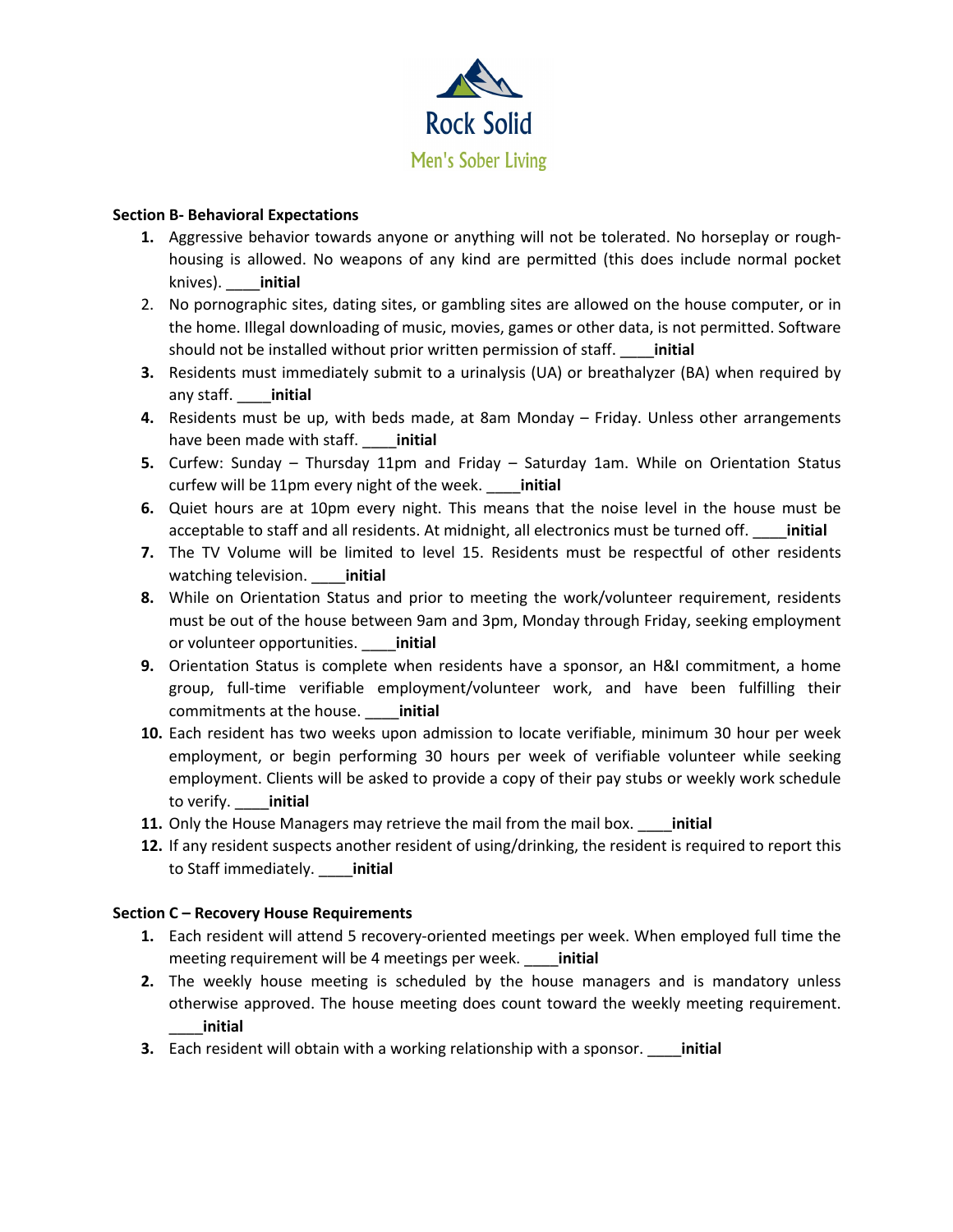

# **Section D – General Considerations**

- 1. We suggest that residents do not bring valuable items into the house. Expensive watches, Jewelry, etc., are not allowed. Rock Solid Sober living is not responsible for lost or stolen valuables. \_\_\_\_**initial**
- 2. All pass requests must be turned into the house manager **5 days in advance.** \_\_\_\_**initial**
- 3. After discharge, residents will have three days to remove personal belongings. After this time, belongings will be donated to charity. \_\_\_\_**initial**

# **Section E – Grounds for Discharge from Rock Solid Sober Living**

- 1. Relapse. Relapse is defined as the use of any mind-altering substances, or the use of any prescribed or non-prescribed medication in a way which is not consistent with the stated dosage and/or purpose of the medication. Relapse will be handled on a case-by-case basis as well as reengagement in the house if a resident is discharged. \_\_\_\_**initial**
- 2. Prohibited substances include, but are not limited to: A. Alcohol B. Illegal Drugs C. Synthetic Cannabinoids D. Narcotic Medications E. Kava Inhalants F. Steroids \_\_\_\_**initial**
- 3. Violence and/or verbal threats. \_\_\_\_**initial**
- 4. Bringing Alcohol, drugs, drug paraphernalia, or weapons onto the premises. \_\_\_\_**initial**
- 5. Continued violation of rules after being given repeated considerations by staff. \_\_\_\_**initial**
- 6. Refusing to submit to a UA or BA. \_\_\_\_**initial**
- 7. Violating the house rules concerning visitors of the opposite sex. \_\_\_\_i**nitial**
- 8. Theft or the attempted theft of anther resident's or staff's belongings. This includes but is not limited to food, clothing, toiletries, and other tangible property. \_\_\_\_**initial**
- 9. Tampering in any way with the door locks or security cameras etc. \_\_\_\_**ini**